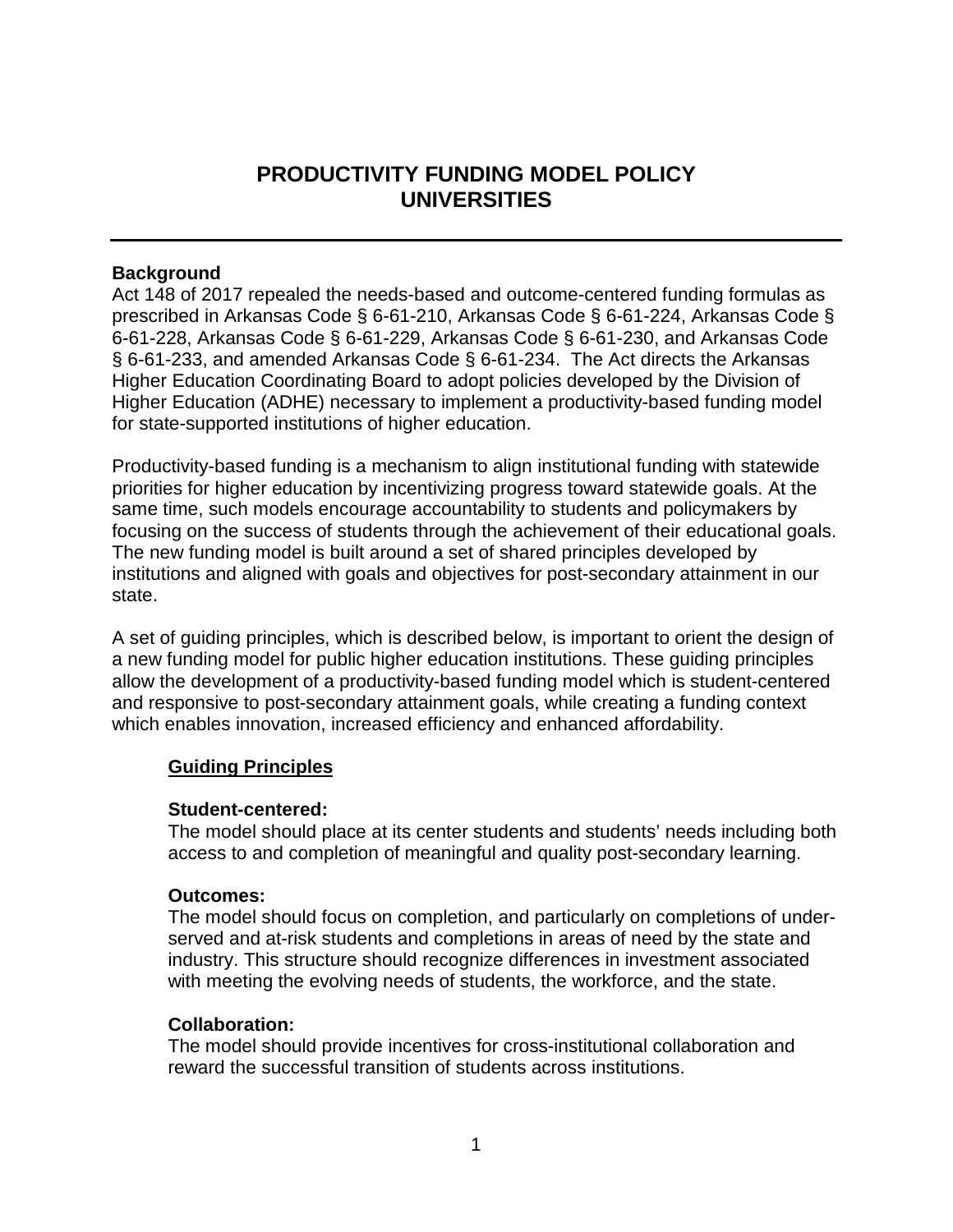### **Supporting institutional mission:**

The model should respect and be responsive to the diverse set of missions represented by each public institution of higher education.

### **Formula structure:**

The model should maintain clarity and simplicity.

### **Flexibility:**

The model should be adaptable in the face of a dynamic institutional and external environment.

### **Stability and transition:**

The model should support short-, mid- and long-term financial stability of the public institutions of higher education, while focusing attention on outcomes and the goals of the state. The transition from the current funding formula to a productivity-based funding formula should allow for a managed and intentional transition process which mitigates negative impact at any one or group of institutions.

### **Measures**

In addition to incorporating the guiding principles above, measures adopted in the productivity-based funding model should acknowledge the following priorities:

- Differences in institutional missions are recognized and encouraged.
- Completion of students' educational goals should be the most important priority of every institution.
- Progression toward completion recognizes that funding must follow the student.
- Affordability is encouraged through on-time completion, limiting excess credits, and efficient resource allocation.
- Collaboration is rewarded by encouraging successful transfer of students and reducing barriers to student success.
- Potential unintended consequence of raising academic requirements or lowering academic quality to increase completions must be discouraged.

The measures adopted relate to Effectiveness, Affordability and Efficiency. In addition, some adjustments to the model are necessary to respond to the unique missions of some institutions which cannot be captured in the productivity metrics.

Measures will be reviewed every five years to ensure that the model continues to respond to the needs and priorities of the state. A review more frequently than five years is impractical as institutions would not have opportunity to respond in a timely fashion. However, if it is determined that the measures adopted have created unintended consequences, those measures will be reviewed immediately.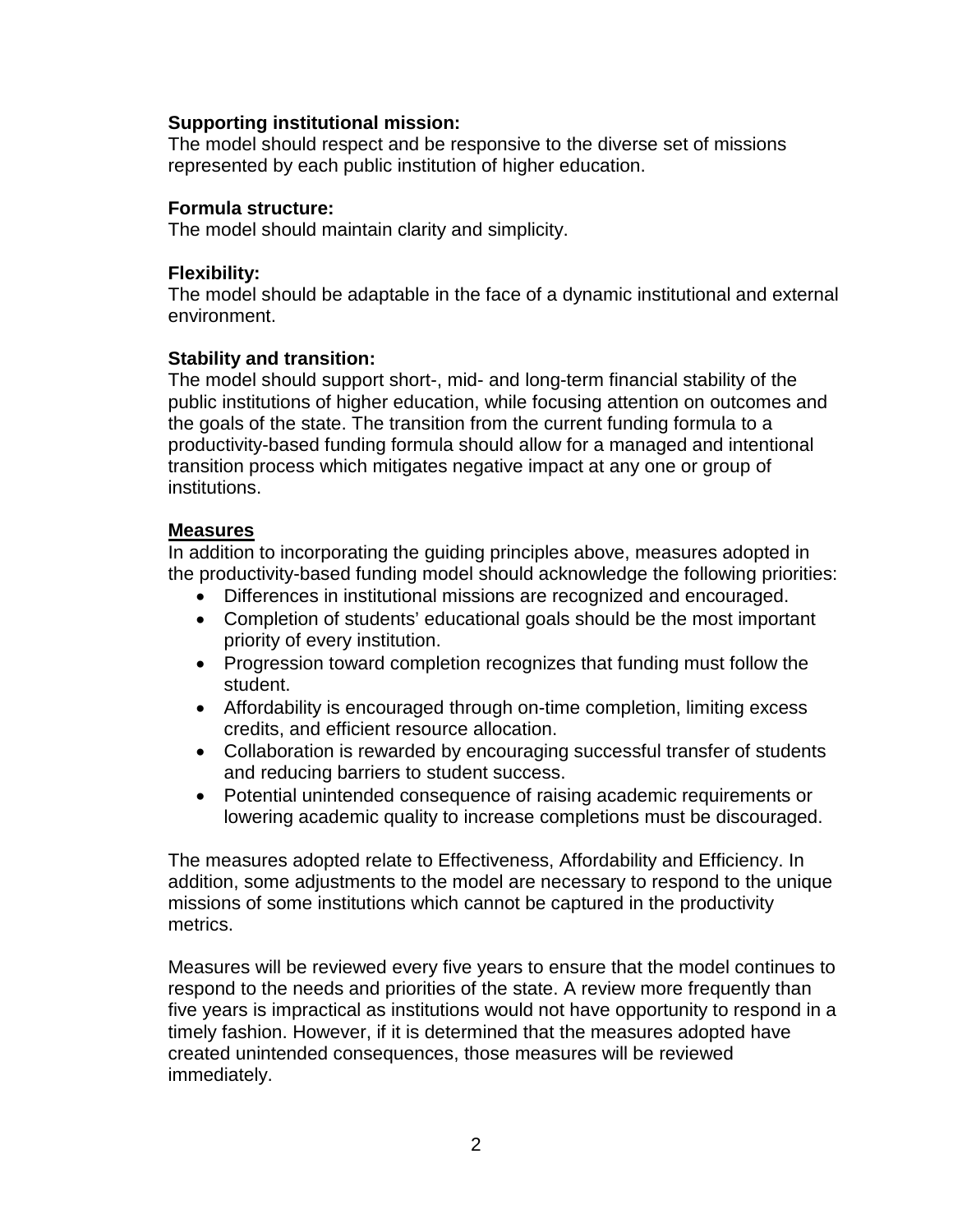# **Productivity Measures**

# **Summary of Measures**

The productivity funding formula consists of four categories: Effectiveness (80% of formula), Affordability (20% of formula), Adjustments, and Efficiency (+/-2% of formula). The metrics of the four categories are broken down below.

| <b>Effectiveness</b>               | <b>Affordability</b> | <b>Adjustment</b>                   | <b>Efficiency</b>             |
|------------------------------------|----------------------|-------------------------------------|-------------------------------|
| • Credentials                      | • Time to Degree     | $\bullet$ Research<br>(4-year only) | • Core Expense<br>Ratio       |
| • Progression                      | • Credits at         |                                     |                               |
| • Transfer Success                 | Completion           |                                     | • Faculty to<br>Administrator |
| • Gateway Course<br><b>Success</b> |                      |                                     | <b>Salary Ratio</b>           |

At this time, Non-credit Workforce Training and Post-Completion Success metrics are not included in the formula but will be when adequate data is available. Other future technical modifications, such as an addition of an inflationary index and refining of existing metrics, will be considered in the future as necessary.

Each metric is calculated using a three-year average based on the most recent academic year data that is available. Institutions will receive points in the productivity model according to the requirements of each metric. Points for each institution will be totaled and applied according to the weighting assigned to each metric in the effectiveness and affordability categories. Once the points for the effectiveness and affordability measures are totaled, adjustments based on research activities be applied. Finally, the efficiency category will be applied against the adjusted total. The final total of points will become the institution's Productivity Index.

# **Effectiveness Category**

# **Credentials**

The primary measure of effectiveness emphasizes students completing credentials that meet their educational goals and meet workforce needs of the state. The importance of credentials at each educational level are recognized. In addition, the unique characteristics of students are measured to recognize the additional resource needs of institutions which serve students' needs. Characteristics include underserved race and ethnicity, underserved income, age, and underserved academic.

The Credentials metric is weighted at forty percent (40%) of the formula. This metric includes the average of the number of credentials awarded over the most recent three academic years, with consideration given to credentials earned by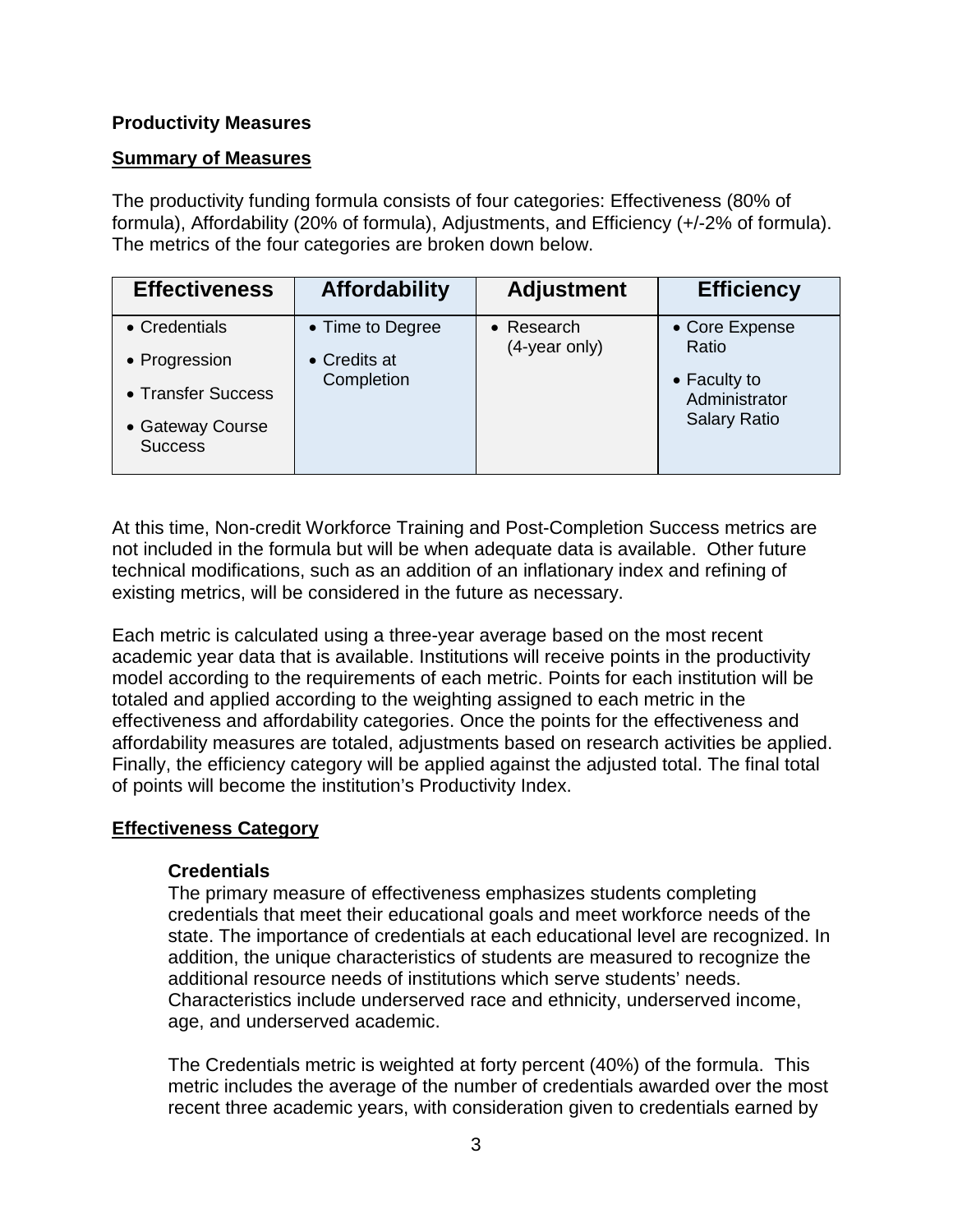students who contribute to closing the attainment gap of underserved populations in Arkansas, as well as credentials that will help meet state workforce needs.

The Credentials metric includes the number of credentials earned in all degree levels: Certificate of Proficiency, Technical Certificate, Associate Degree, Advanced Certificate, Bachelor's Degree, Post-Baccalaureate Certificate, Master's Degree, Post-Master's Certificate, Specialist, and Doctoral Degree. Designated weights are applied to each level of credential. All credentials earned in Science, Technology, Engineering and Math (STEM) and High Demand fields receive additional weights. Credentials earned by students who are underserved in the areas of race/ethnicity, income, academic preparedness and age will receive additional weight. Degrees and certificates above the Bachelor's level will only receive additional weight for underserved race/ethnicity.

#### Weighting Specifications – Degree Level

| <b>Certificate of Proficiency</b>                            | 0.5 |
|--------------------------------------------------------------|-----|
| <b>Technical Certificate</b>                                 | 1.0 |
| Advanced Certificate, Post-Baccalaureate Certificate, Post-  | 1.0 |
| Master's Certificate, Specialist, or Post-First Professional |     |
| <b>Certificate or Degree</b>                                 |     |
| <b>Associate Degree</b>                                      | 2.0 |
| <b>Bachelor Degree</b>                                       | 4.0 |
| <b>Master Degree</b>                                         | 5.0 |
| <b>Doctoral Degree</b>                                       | 6.0 |

### Weighting Specifications – Degree Type

| STEM Credentials        |  |
|-------------------------|--|
| High Demand Credentials |  |
| All Other Credentials   |  |

#### Weighting Specifications – Student Characteristics

|                            | Undergrad | Graduate |
|----------------------------|-----------|----------|
|                            | Level     | Level    |
| <b>All Students</b>        | 1.00      | 1.00     |
| Underserved Race/Ethnicity | 0.29      | 0.29     |
| Underserved Income         | 0.29      | N/A      |
| Underserved Academic       | 0.29      | N/A      |
| Adult (25 to 54)           | 0.29      | N/A      |

### **Progression**

For programs requiring more than one semester to complete, progression toward a credential must be measured. A student's progression towards a degree will be recognized. In addition, the unique characteristics of students should be measured to recognize the additional resource needs of institutions which serve students' needs. Characteristics include underserved race and ethnicity, underserved income, age, and underserved academic.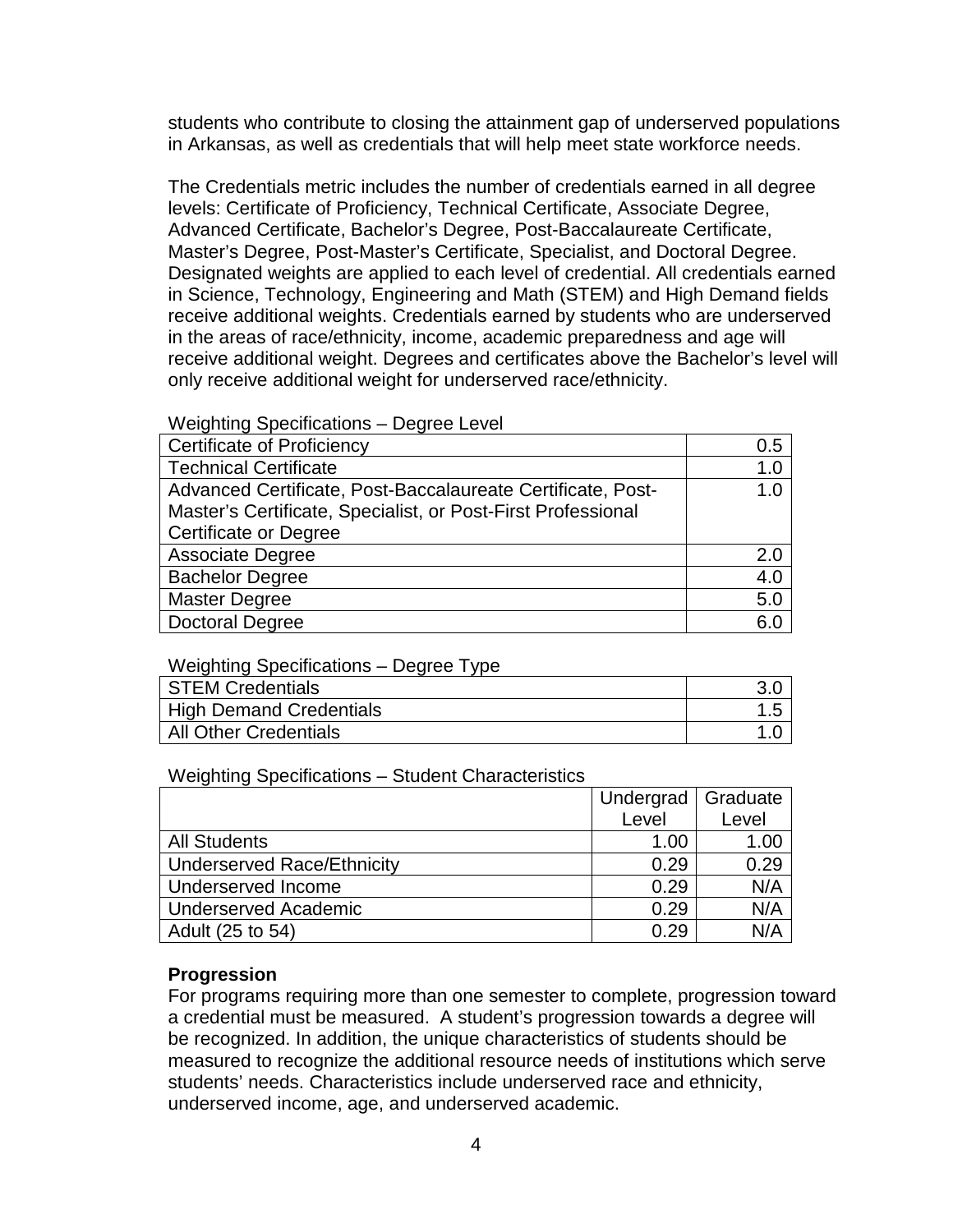The Progression Metric is weighted at thirty percent (30%) of the formula. The metric includes the average number of progression goals met by concurrent and undergraduate students at the accumulation of 15 hours, 30 hours, 45 hours, 60 hours, and 90 hours over the most recent three academic years. Consideration is given to progression goals met by students who contribute to closing the attainment gap of underserved populations in Arkansas.

Weighting Specifications – Student Characteristics

| <b>All Students</b>  |  |
|----------------------|--|
| Underserved Race     |  |
| Underserved Income   |  |
| Underserved Academic |  |
| Adult (25 to 54)     |  |

### **Transfer**

Many students begin their post-secondary work at a community college before transferring to a university to complete a bachelor's degree. The efficient and effective transfer of these students should be measured to encourage collaboration among institutions.

The Transfer Metric is weighted at fifteen percent (15%) of the formula. The metric includes the average of the number of undergraduate students over the most recent three academic years who earn a Bachelor's degree that transferred from a 2-year to a 4-year institutions in an effort to encourage student success and institutional collaboration.

| Weighting Specifications - Transfer Students |  |
|----------------------------------------------|--|
| <b>Completed Bachelor's Degree</b>           |  |

#### **Gateway Course Success**

Gateway courses in math, English and reading-intensive courses in the humanities and social sciences are a first indicator of likely student success. This is particularly important for students who are underprepared for college-level course work. In addition, the unique characteristics of students should be measured to recognize the additional resource needs of institutions which serve these students. The designated characteristic for this metric includes underserved academic.

The Gateway Course Success Metric is weighted at fifteen percent (15%) of the formula. The metric includes the average of the number of successfully completed gateway courses by academically prepared and academically underserved undergraduate students over the most recent three academic years. The metric recognizes the completion of math, English and reading gateway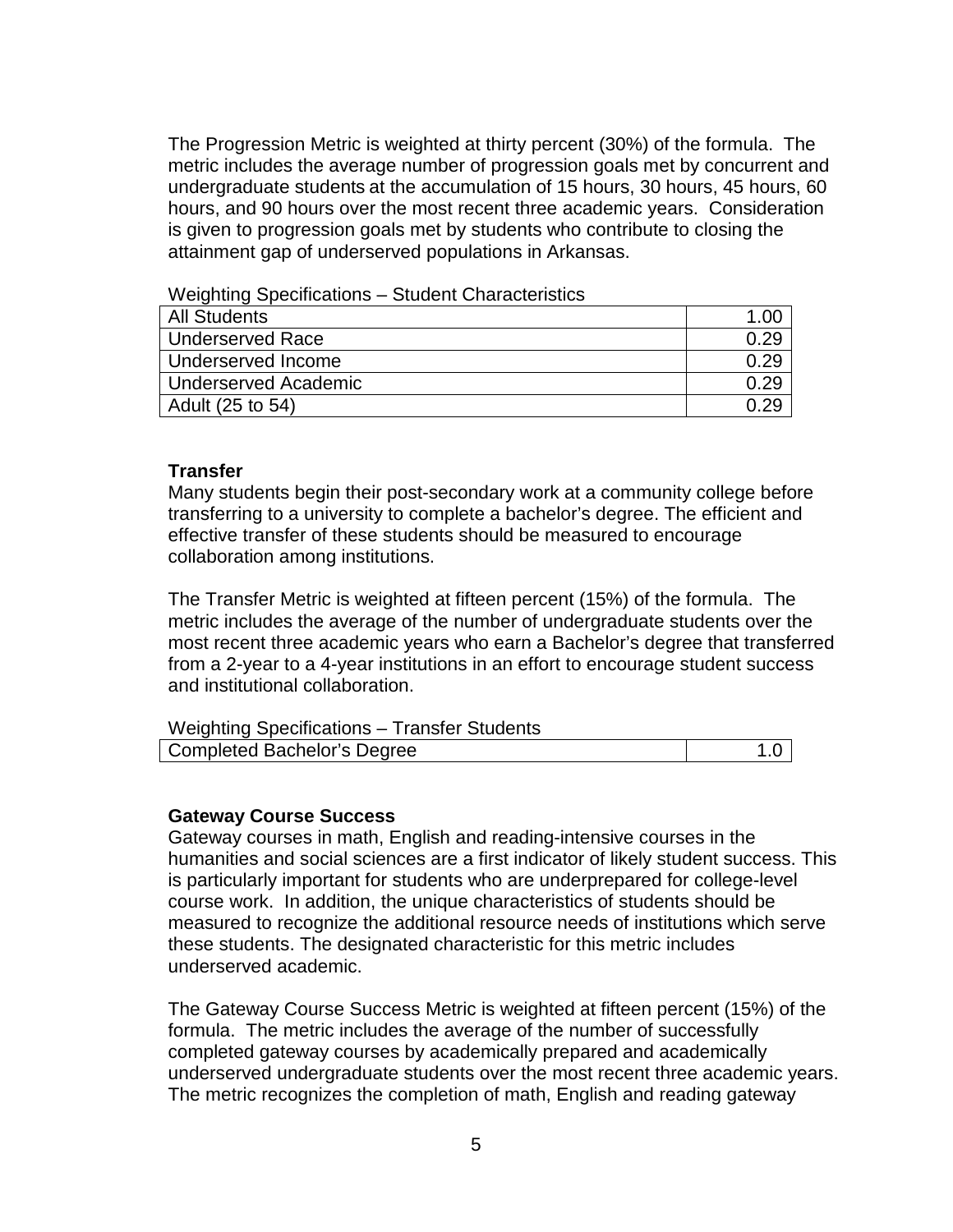courses by students with a grade of A, B, or C. Gateway courses completed by academically underserved students will receive additional weighting.

| Placement in Remedial Course    | 3.00 |
|---------------------------------|------|
| No Placement in Remedial Course | .00  |

### **Affordability Category**

### **Time to Degree**

Affordability of a credential is impacted by the length of time it takes a student to earn a credential. Measures should encourage students to complete credentials on time; generally, two years for an associate's degree and four years for a bachelor's degree.

The Time to Degree metric is weighted at fifty percent (50%) of the affordability category. The metric incudes the average of the number of students who graduated within the recommended timeframe for Associate and Bachelor's degrees over the most recent three academic years. On time is defined as 24 months for Associate degrees and 48 months for Bachelor degrees. The metric also recognizes students who complete their degree within twenty-five percent (25%) of on-time completion (up to 30 months for Associate degrees; up to 60 months for Bachelor degrees) and within fifty percent (50%) of on-time completion (up to 36 months for Associate degrees; up to 72 months for Bachelor degrees). Allowances will be made for degree programs that require more than 24 months for an Associate degree and 48 months for a Bachelor degree to complete due to external accreditation, professional licensure requirements or statewide articulation agreements. ADHE will review and approve the request for allowances.

Weighting Specifications – Time to Degree

| On-Time Completion               |       |
|----------------------------------|-------|
| Within 25% of On-Time Completion | 0.875 |
| Within 50% of On-Time Completion |       |

# **Credits at Completion**

Similar to time to degree, measuring the affordability of a credential also includes measuring the number of credit hours a student completes toward that credential. Students whose credit hour accumulation is at or near the minimum number required for a credential pay less in tuition and fees; thus, making the credential more affordable.

The Credits at Completion metric is weighted at fifty percent (50%) of the affordability category. The metric incudes the average of the number of students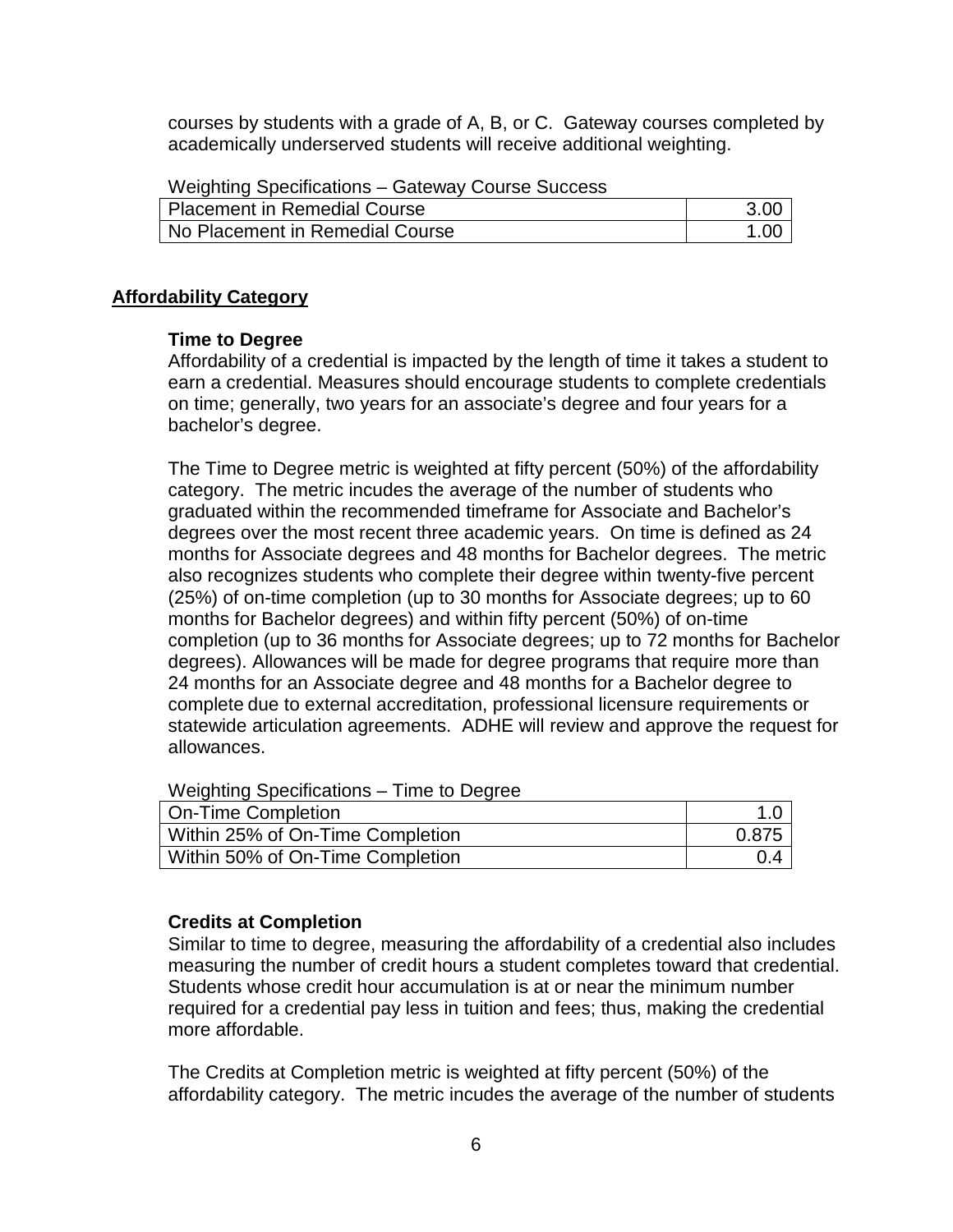who graduated within the scheduled number of credits completed for Associate and Bachelor's degrees over the most recent three academic years. On Schedule is defined as 60 credit hours for Associate degrees and 120 credit hours for Bachelor's degrees. The metric also recognizes students who complete their degree within ten percent (10%) of on schedule completion (up to 66 credit hours for Associate degrees; up to 132 credit hours for Bachelor degrees) and within twenty-five percent (25%) of on schedule completion (up to 75 credit hours for Associate degrees; up to 150 credit hours for Bachelor degrees). Allowances will be made for degree programs that require more than 60 credit hours for an Associate degree and 120 credit hours for a Bachelor degree to complete due to external accreditation, professional licensure requirements or statewide articulation agreements. ADHE will review and approve the request for allowances.

Weighting Specifications – Credits at Completion

| On Schedule                          | 1.00  |
|--------------------------------------|-------|
| Within 10% of On Schedule Completion | 0.875 |
| Within 25% of On Schedule Completion | 0.4   |

### **Research Adjustment**

#### **Research**

One unique mission of some public universities that is not adequately captured in productivity measures is research and should be included as an adjustment to appropriate institutions. Research is essential to the discovery of new knowledge, innovation, entrepreneurism, and societal, health, and economic development advancements.

The research adjustment will be recognized by adjusting the comparative year productivity index score of an institution by the three-year average percentage of expenditures on research.

| % of Actual Research Expenditures/Total Expenditures | Adjustment % |
|------------------------------------------------------|--------------|
| Above 10%                                            | 2%           |
| From 5% up to $10\%$                                 |              |
| Below 5%                                             | 1%           |

Weighting Specifications – Research Adjustment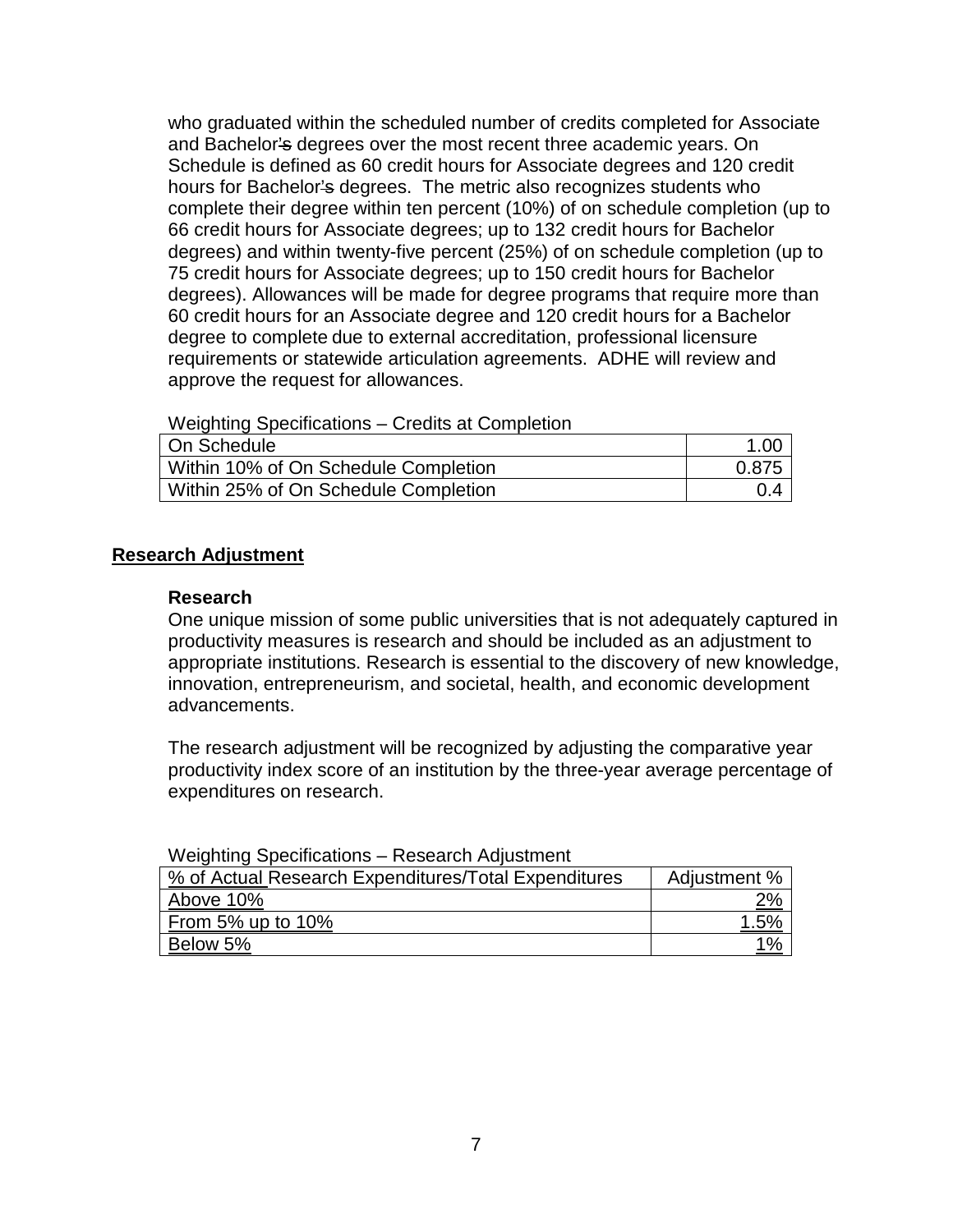### **Efficiency Category**

### **Core Expense Ratio**

This measure is intended to encourage resource allocations which maximize spending in areas that directly impact student success and achievement of institutional mission.

The Core Expenses Ratio is weighted at fifty percent (50%) of the efficiency category. The ratio measures the expenditures on the core functions of an institution compared to the expenditures for institutional support and how the ratio compares to an institution's Southern Regional Education Board (SREB) institution peer group.

The Core Expense Ratio is equal to the sum of Instruction Expenditures, Academic Support Expenditures, Student Services Expenditures, Public Service Expenditures and Research Expenditures on a per full-time equivalent (FTE) basis divided by the Institutional Support Expenditures per FTE. Data for these expenditure elements are reported to and published by the Integrated Postsecondary Education Data System (IPEDS).

The adjustment for each institution is calculated by finding the percentage deviation of the Core Expense Ratio of each institution compared to the SREB Average Core Expense Ratio for their peer group. The resulting percentage is assigned an efficiency adjustment as described in the chart below.

| % Deviation of ration from SREB | % Change to Productivity Index score |
|---------------------------------|--------------------------------------|
| Peer Group                      |                                      |
| Below -20%                      | $-2.0%$                              |
| -15.01% to -20%                 | $-1.5%$                              |
| -10.01% to -15%                 | $-1.0%$                              |
| $-5.01\%$ to $-10\%$            | $-0.5%$                              |
| $-5\%$ to 5%                    | 0.0%                                 |
| 5.01% to 10%                    | 0.5%                                 |
| 10.01% to 15%                   | 1.0%                                 |
| 15.01% to 20%                   | 1.5%                                 |
| Above 20%                       | 2.0%                                 |

Weighting Specifications – Core Expense Ratio

### **Faculty to Administrator Salary Ratio**

This measure is intended to encourage efficient use of administrative positions to support institutional mission.